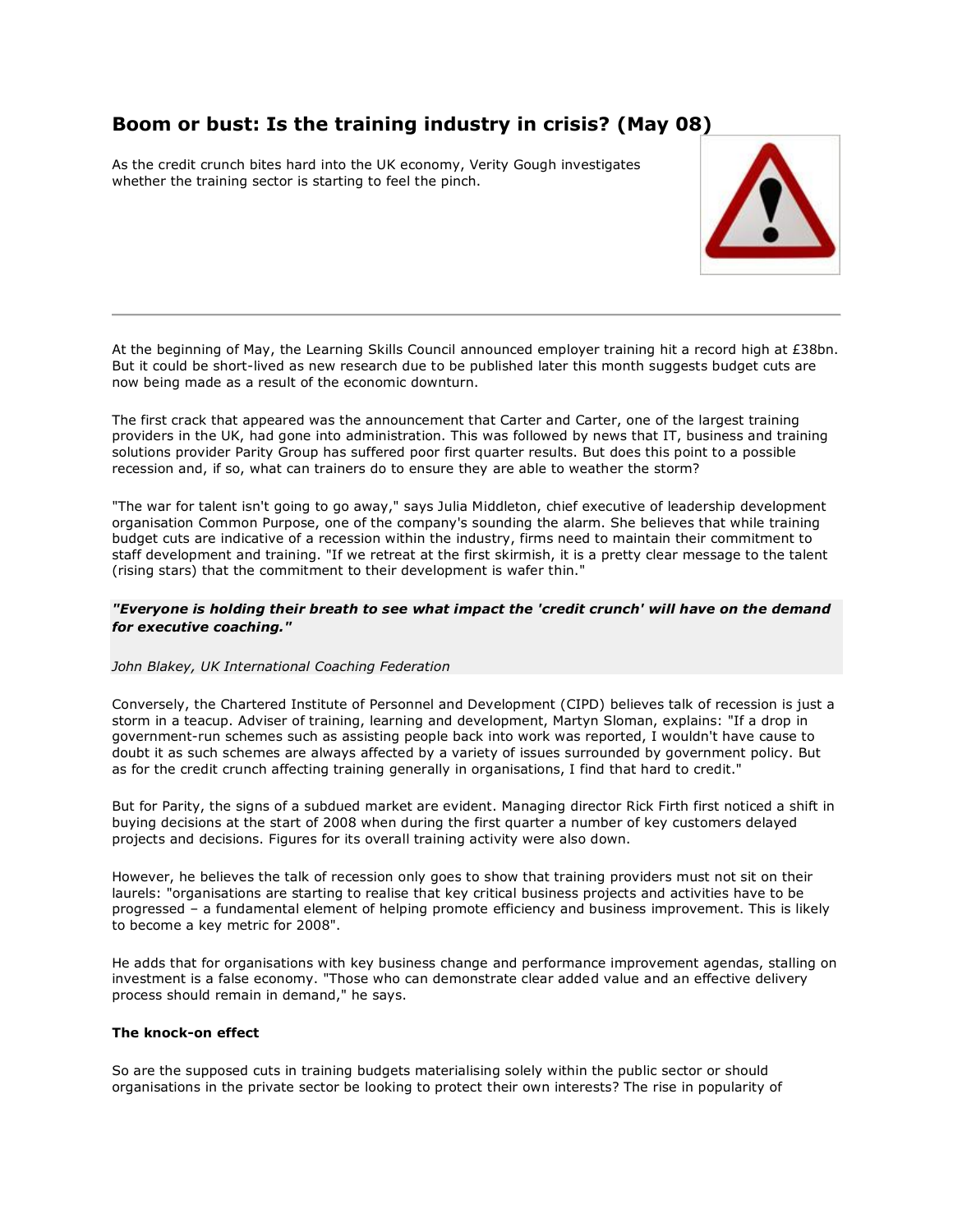coaching has prompted an increase in the number of independent providers on the market, but there is a question mark over whether this buoyant sector is noticing any ill-effects from the fluctuating economy.

"The reality right now is that everyone is holding their breath to see what impact the 'credit crunch' will have on the demand for executive coaching," says John Blakey, director of brand development at the UK International Coaching Federation and co-founder of coaching practice 121partners.

Most coaches have reported business is progressing as normal with one exception: the financial services sector. Maybe not surprisingly, it appears organisations have delayed coaching assignments and shifted the focus on coaching investments.

"There will be some inevitable nervousness in the market over the next six months," Blakey admits. "But there will also be an increase in demand for coaching focused on business performance improvement and coaching that facilitates change management initiatives, such as reorganisations, mergers and cost reduction programmes."

Clearly it is difficult to gauge the market. Petra Wilton, head of public affairs at the Chartered Institute of Management (CIM) believes that when the market plateaus, it's time for concern.

"Change is one of the biggest drivers of the need to assess skills," she says. "We have seen a growth in qualifications and whether or not that is driven by individuals trying to make themselves 'recession-proof', the demand for portable, transferable skills is on the increase."

#### *"Any downturn is likely to be relatively short term."*

#### *David Pardy, ILM*

David Pardey, senior manager, policy and research at the Institute of Leadership and Management (ILM) agrees that while there are signs of a tightening market, this is more likely to prompt employers to look even more carefully at the bottom line impact of training. "Training that is seen as only making a peripheral contribution or which is more about long-term career development is less likely to be supported," he warns.

Firth adds: "what customers need right now and what providers have to offer is clear, demonstrable valuefor-money learning solutions and to keep focusing on core strengths where the best returns are available."

#### **Recession-proofing**

While it is naive to presume the training sector will be immune to a slowdown in the economy, it is a critical part of an organisation's long-term development strategy. "In a skills-based economy, continuous skills improvement is the difference between success and failure, so any downturn is likely to be relatively short term," says Pardey.

"Don't worry about the people you train who then leave, worry about the people you don't train who stay."

Whatever the future holds for the training sector, it seems the best advice is ensure you are offering training aligned and tailored to your clients. This includes being able to demonstrate the impact on efficiency and effectiveness, as well as helping employers monitor that impact.

The bottom line is trainers will always be needed, perhaps more so during times of economic turbulence when individuals need to be prepared for the challenges of an increasingly competitive talent market. And surely, that can only be good news for the industry.

*The TUC has criticised the £38bn estimated spend on training.*